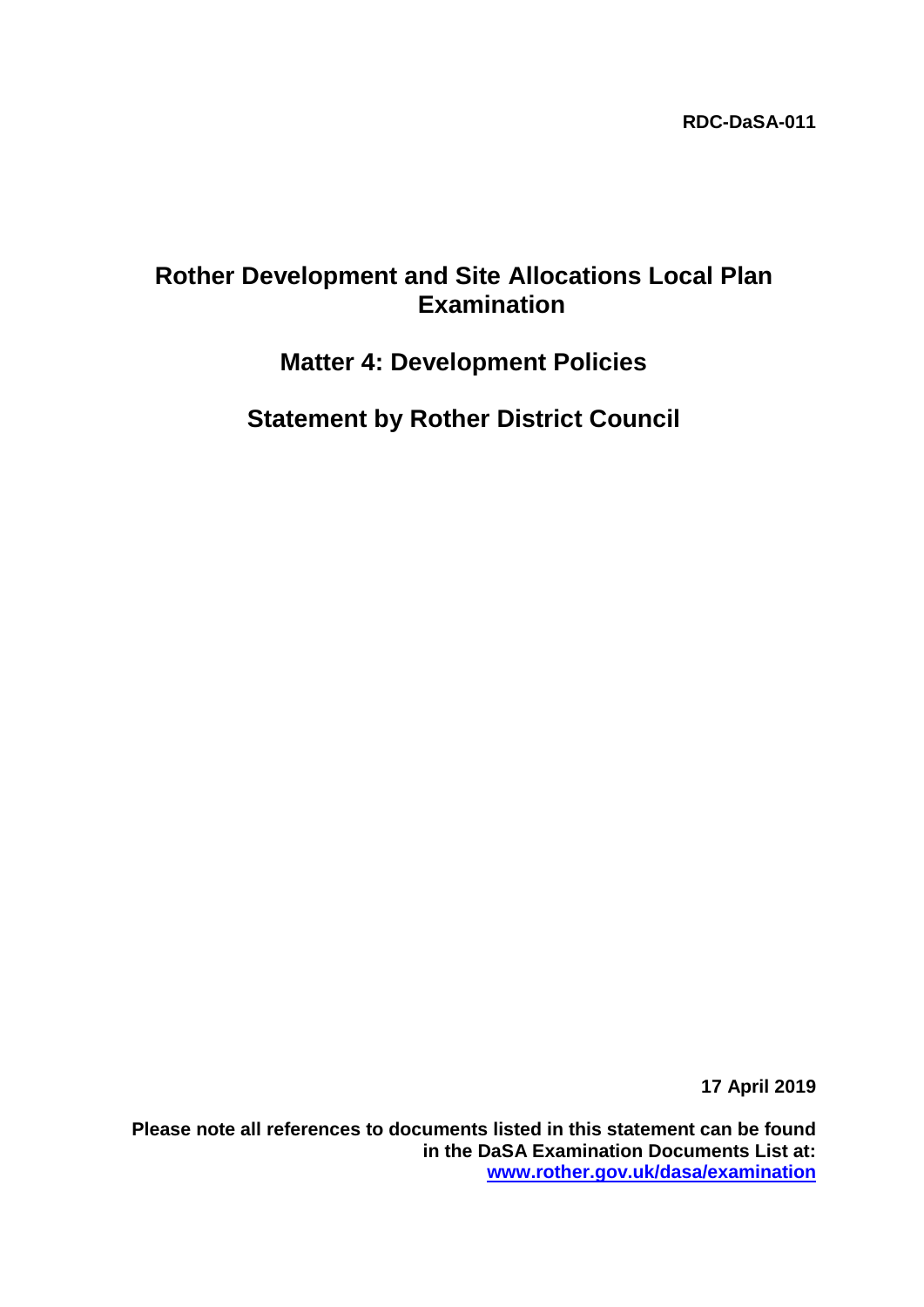# **Introduction**

1. This statement presents the Council's evidence in relation to the key issue raised by the Inspector concerning development policies, namely:

### *Are the development management policies sound, compliant with the Core Strategy, national policy and evidence?*

2. In responding to this key issue, attention is given to the specific questions raised by the Inspector on the particular policies identified.

#### **Resource Management**

### **Policy DRM1: Water Efficiency**

*Q: Is there sufficient evidence to justify a policy requirement of 110 litres per day as opposed to the mandatory national standard of 125 litres per day, in accordance with Planning Practice Guidance?*

- 3. This policy builds on Policy SRM2 of the Core Strategy which confirms the pressures on water resources in the District and that further consideration of efficiency measures will be made through the DaSA Local Plan<sup>[1](#page-1-0)</sup>. Justification for the DaSA policy is set out in the Council's Water Efficiency Background Paper (Reference SC1), which, subject to the updates below, remains relevant and up to date.
- 4. As noted at paragraph 14 of the Background Paper (BP), Rother district is within an 'Area of Serious Water Stress' as identified by the Environment Agency, meaning that under the relevant Regulations, water companies need to evaluate compulsory metering alongside other options when preparing Water Resource Management Plans (WRMPs).
- 5. Relevant information from the WRMPs for Southern Water (SW) and South East Water (SEW) is at paragraphs 33-39 of the BP. Since publication of the BP, SEW has published a Revised WRMP and SW is currently reviewing its WRMP. While both revised documents find that water use is generally decreasing, both confirm the importance of continued water efficiency measures to further reduce per capita water consumption in this Area of Serious Water Stress, SEW recognises achieving its target will require collaboration with and coordination of effort by Government, regulators and wider stakeholders to make the necessary step changes to existing legislation, water use standards for appliances and buildings, strategic policy and local planning conditions.

<span id="page-1-0"></span> $<sup>1</sup>$  Paragraph 13.29 of the Core Strategy</sup>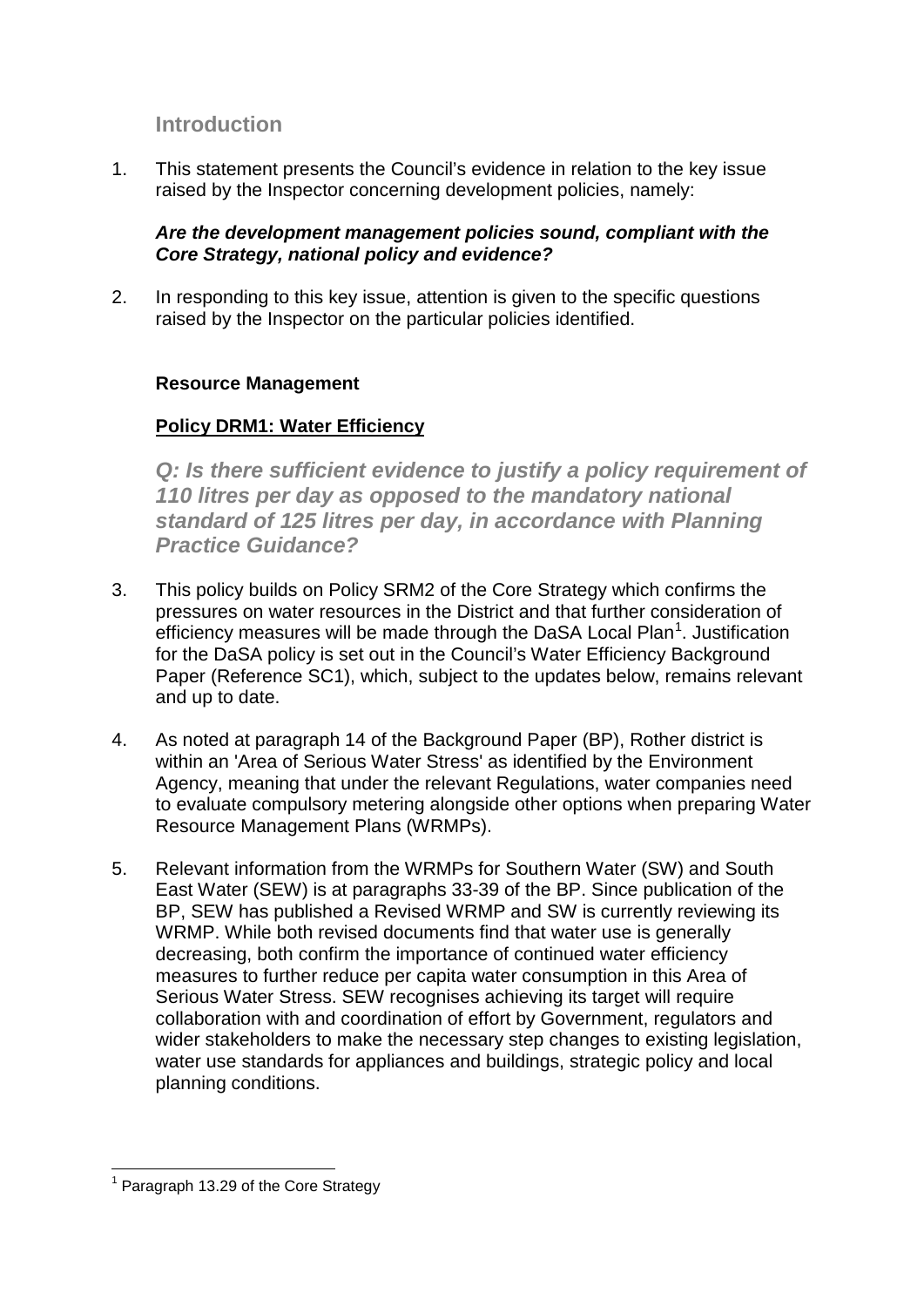- 6. These findings further support the conclusion of the Background Paper that there is a clear local need for new dwellings to meet the enhanced Building Regulations optional requirement of 110 litres/person/day.
- 7. The viability impact of the policy has been considered<sup>[2](#page-2-0)</sup> in combination with other financial development impacts, the findings being that the additional costs on a development of implementing the water efficiency measures would be less than £50 per dwelling, and therefore, de-minimus.

### **Communities**

### **Policy DCO1: Retention of sites of social or economic value**

*Q: Is this policy intended to replace Policy EC3 of the Core Strategy? If not is there duplication or lack of clarity in respect of existing employment sites?*

- 8. This Policy is not intended to replace Policy EC3 of the Core Strategy DEC3 is proposed to replace EC3. Policies DCO1 and DEC3 are considered to be complementary.
- 9. Policy DCO1 sets out the approach to be taken to demonstrate that a site of social or economic value is genuinely redundant. It outlines the evidence that should be provided if an alternative use for the site is to be proposed including viability and marketing evidence. The Policy requires evidence to show that there is lack of demand for the site for the existing use and the last use of the site cannot be continued because it is unviable and as such, protects the sites that are considered to be of value. The Policy explains that this relates to a wide range of uses including community facilities, shops, public houses and not just employment sites. The Policy therefore supports DEC3 of the DaSA and CO1 and RA1(iii) of the Core Strategy and is not a duplication of a Core Strategy Policy.

<span id="page-2-0"></span><sup>&</sup>lt;sup>2</sup> Rother Local Plan Viability Assessment (Reference SH2), Paragraph 5.44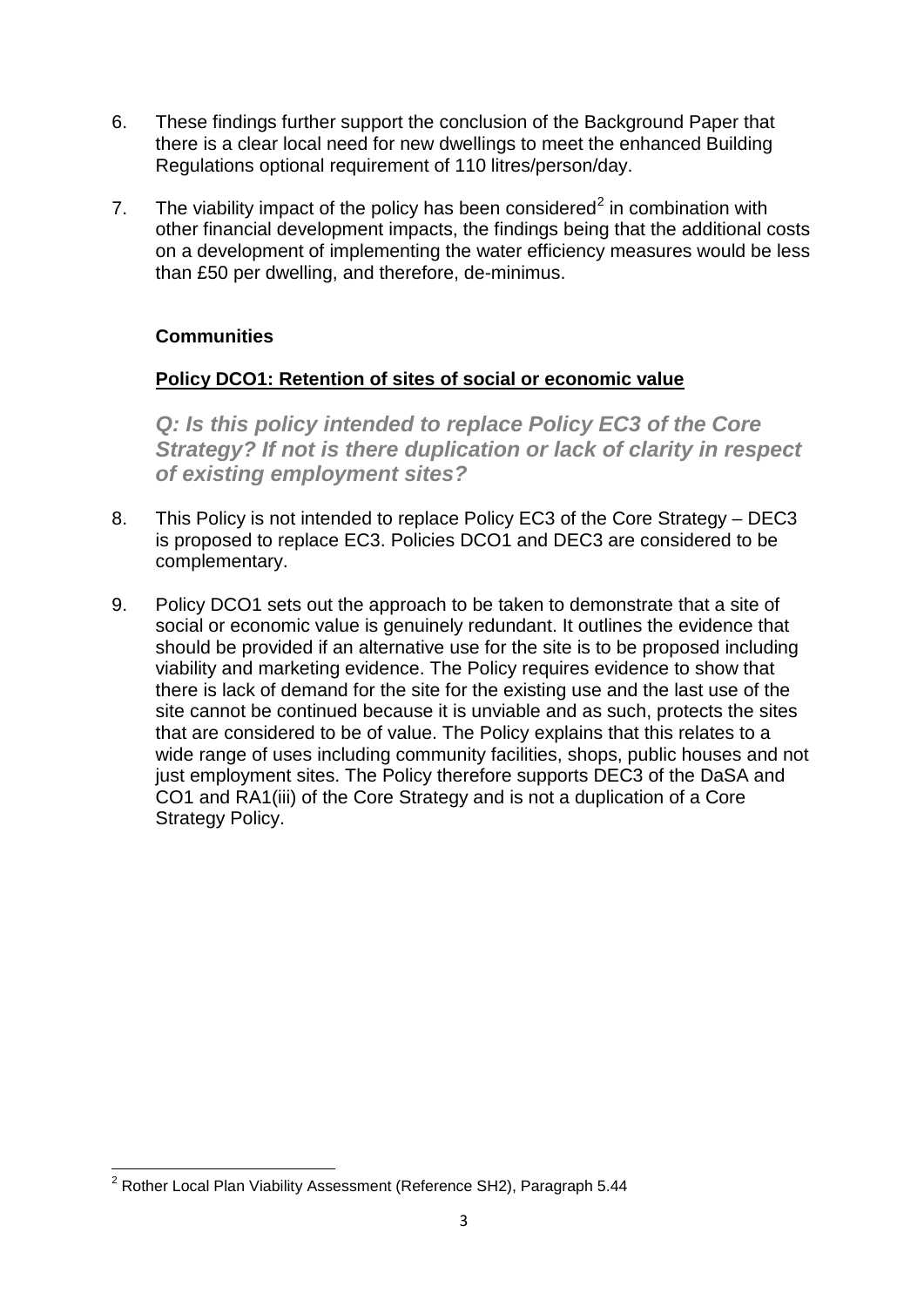### **Housing**

## **Policy DHG1: Affordable Housing**

**Q: Is it justified to use the threshold figures in the 2018** *National Planning Policy Framework when this Plan is being examined against the 2012 National Planning Policy Framework in accordance with the transitional arrangements?*

10. The NPPF 2012 does not specify affordable housing thresholds. However, the minimum thresholds set out in the 2018 NPPF are similar to those adopted in the Core Strategy. The thresholds set out in DaSA Policy DHG1 are the same or slightly higher than those set through the Core Strategy Policy (LHN2). The proposed thresholds are not at odds with the 2012 framework and have been amended slightly to have regard to the latest government policy contained within the 2018 NPPF.

# **Policy DHG2: Rural Exception Sites**

*Q: Is the use of the term 'modest' sufficiently clear and understood so as to make the policy effective?*

*Q: Would this provision ensure that the local housing need objectives set out in paragraph 15.7 of the Core Strategy would be met?*

- 11. The final part of the policy explains that "a modest amount of enabling open market housing *will be acceptable where it is demonstrated, with viability evidence, that it is the minimum necessary for the delivery of a suitable*  scheme, having regard to the criteria above". Therefore, the policy is clear in stating that viability evidence will need to be provided which shows that the amount of market housing proposed is the minimum required to make the scheme viable.
- 12. This policy is substantially the same as Core Strategy Policy LHN3, but with the additional paragraph that allows for some market housing for the purpose of cross-subsidising a scheme. The Council has undertaken an Overview and Scrutiny Review<sup>[3](#page-3-0)</sup> which concluded that allowing a modest amount of market housing on exception sites may boost their delivery in the rural areas.

<span id="page-3-0"></span><sup>3</sup> Cabinet minutes, Monday 30 July 2018 (Reference PS13)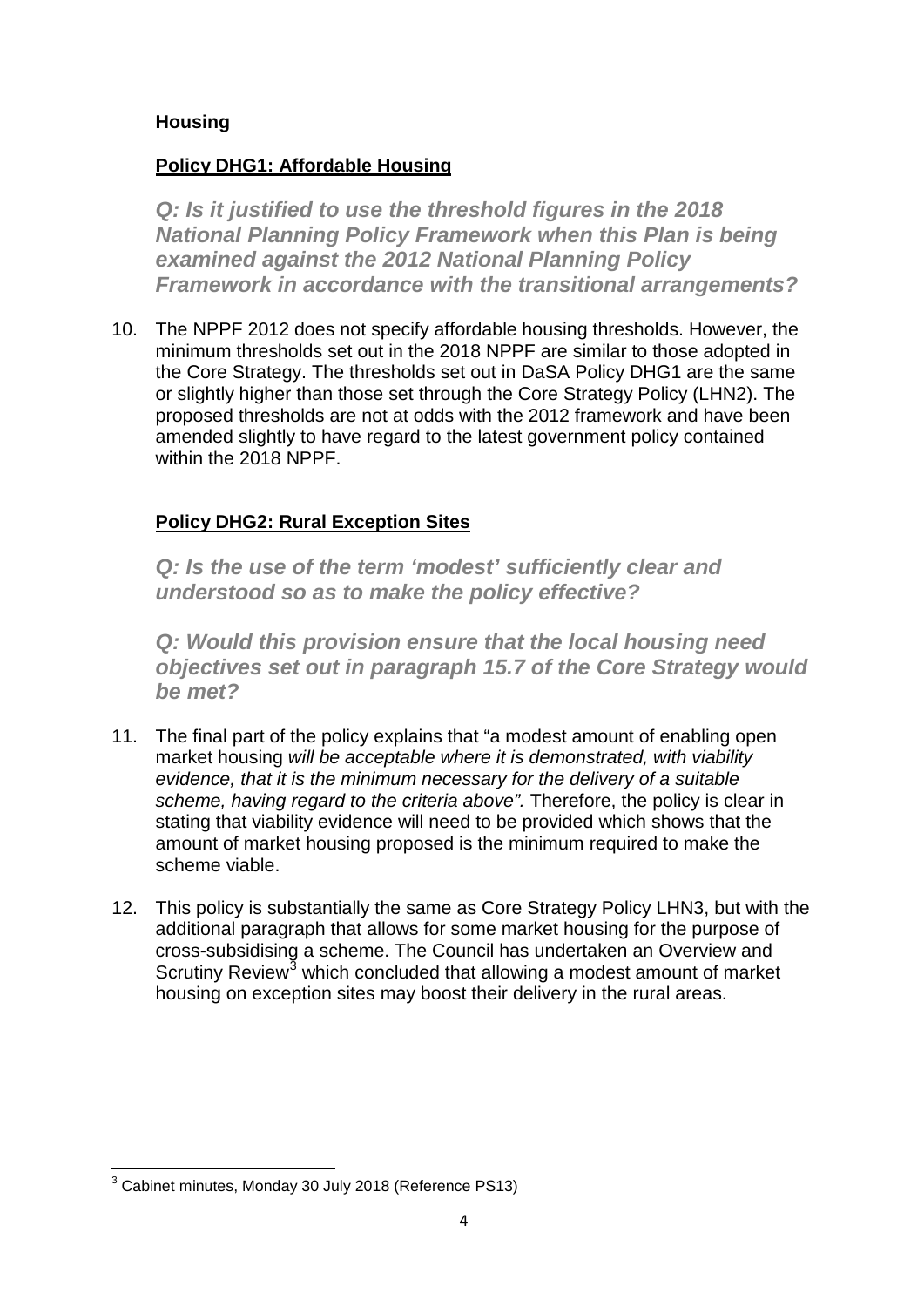- 13. It is considered that the provision of enabling open market housing on these sites would still enable the local housing needs objectives as set out in the Core Strategy to be met. Allowing some market housing on rural exception sites would provide and maintain a housing stock that supports sustainable, inclusive communities because the policy still requires the site to be well related to an existing settlement and its services and the affordable housing must remain available for local people. The policy also responds to the changing mix and needs of households, because the policy still requires the development to be of a size, tenure, mix and cost that is appropriate to the assessed local need. In addition, while some market housing may be required to deliver a scheme, the delivery of affordable housing on a rural exception site would increase the amount of affordable housing available and would increase the stock of smaller dwellings by virtue of the requirements set out in LHN1. As dwellings in rural areas are usually larger, the provision of affordable housing on rural exception sites would provide the opportunity to allow more young people to live locally. The policy would ensure the effective use of existing housing stock and could allow older residents to downsize and stay within villages and make available other sized properties for young people, allowing for downsizing/upsizing. Planning permission would be subject to a legal agreement to ensure that the affordable housing remains available for local people.
- 14. In summary, allowing a modest amount of market housing on exception sites may boost their delivery and as such, the local housing needs objectives of the Core Strategy would still be met.

### **Policy DHG3: Residential Internal Space Standards**

*Q: Is there sufficient evidence to justify the adoption of the nationally described space standard?*

15. The Council has produced a Space Standards Background Paper  $(2018)^4$  $(2018)^4$ which provides evidence to support the implementation of internal space standards. Evidence is required by the PPG to determine whether there is a local basis for setting these standards<sup>[5](#page-4-1)</sup>.

<span id="page-4-1"></span><span id="page-4-0"></span> $4$  Space Standards background paper (reference SE1).<br> $5$  PPG Housing: optional technical standards paragraph: 002 Reference ID 56-002-20160519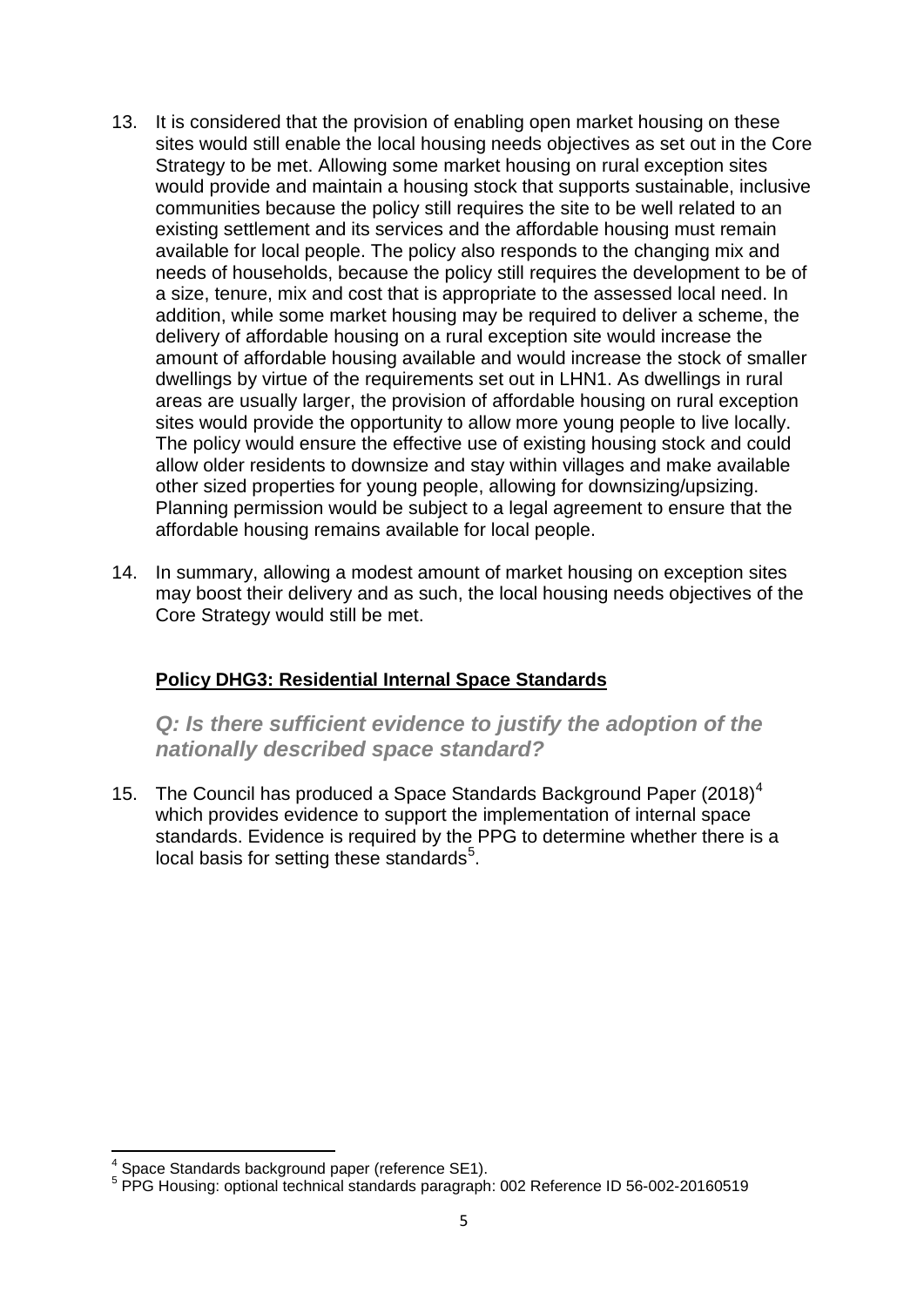- 16. The background paper indicated that, generally, dwellings within the district are larger than the minima set out the NDSS, although improvements are needed to ensure developments are wholly compliant with the Standards. The Rother Local Plan Viability Assessment (2018) also assessed NDDS compliance and similarly found that overall dwelling sizes are bigger than the Standards $^6$  $^6$ . Market housing was found to be least compliant against all elements of the NDSS when compared with affordable housing. The background paper also indicated that there is a low overall compliance with NDSS measurements in terms of the internal configuration of dwellings. However, minor amendments could be made to the internal layouts to achieve compliance without the need for large adjustments. This would improve the overall quality of new housing within the District and would ensure that development meets the needs of the occupiers, allowing for sufficient space to ensure the long term sustainability and usability of the housing stock alongside the requirements of Core Strategy Policies LHN1 and OSS4.
- 17. The PPG requires consideration of how the setting of the standards impacts viability and the Rother Local Plan Viability Assessment (2018) indicates that the introduction of the policy would not have an adverse impact on viability in combination with the other policy requirements/obligations<sup>[7](#page-5-1)</sup>.
- 18. The introduction of the standards is based on the evidence of need and viability and will ensure that new dwellings provide adequate living accommodation. The evidence in the background paper supports the requirement to meet the NDSS and that it does not have a negative impact on viability.

<span id="page-5-0"></span> $^6$  Rother Local Plan Viability Assessment (Reference SH2), Paragraph 5.12 – 5.13 and appendix C  $^7$  Rother Local Plan Viability Assessment (Reference SH2) Chapters 5 and 6

<span id="page-5-1"></span>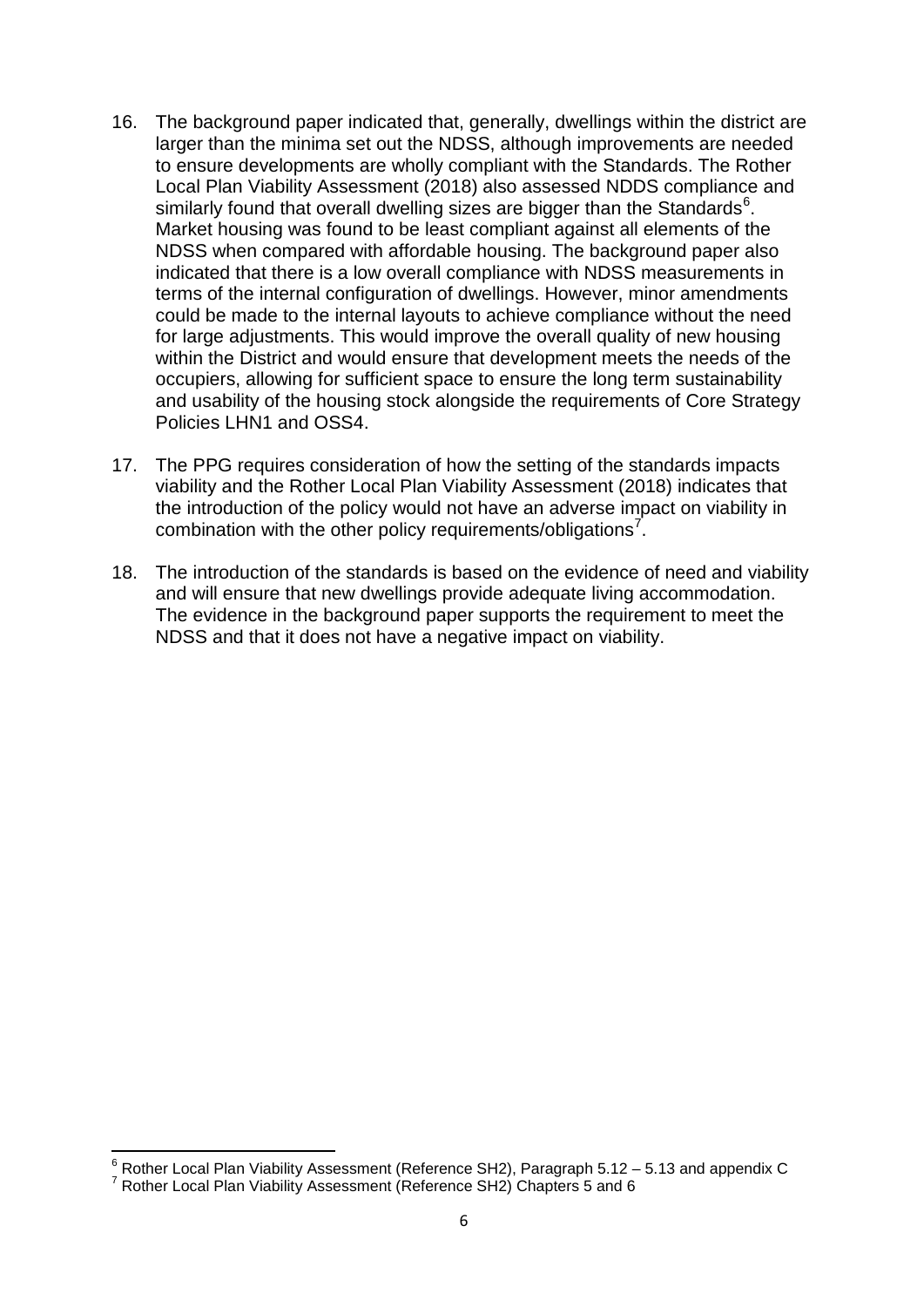# **Policy DHG4: Accessible and Adaptable Homes**

**Q: Is there sufficient evidence to justify the requirement for all** *dwellings to meet M4(2): Category 2 – Accessible and Adaptable Dwellings?*

- 19. The Accessible and Adaptable Housing Background Paper (September 201[8](#page-6-0))<sup>8</sup> sets out the evidence which supports the policy which is required by the PPG $^9$  $^9$ . Consideration was given as to whether it would be appropriate to apply the requirement to all new housing or a certain proportion. However, it was concluded that the evidence suggests that the introduction of the optional accessibility standard M4(2) across all housing can be justified within the District due to its existing ageing population, forecasted increases and forecasted increase in the number of people with mobility issues and limiting illnesses. Data indicates for example that by 2028, older person households will constitute over 45% of all households in the District and the proportion of the population projected to have life-limiting illnesses is over 25%. The Policy will allow people to stay in their homes for longer and makes adaptations easier to implement in the future.
- 20. The Rother Local Plan Viability Assessment (2018) indicates that the introduction of the policy to require all new dwellings to meet M4(2) standards would not prejudice the viability of sites, in combination with the other policy requirements/obligations. However, if it is adequately demonstrated that the standard cannot be delivered on a scheme because it is not practicable, is financially unviable, or it would be incompatible with conserving and enhancing historic character, new development may be exempt from the policy requirements.

# **Policy DHG6: Self Build and Custom Housebuilding**

*Q: Is the requirement for provision for 5-10% of the total number of dwellings on site of 20 or more dwellings to made available as serviced plots for self and custom housebuilders justified by the evidence?*

21. The Self-Build and Custom Housebuilding Act 2015 places a duty on local authorities to grant planning permission for enough serviced plots of land to meet the level of demand identified through their register. As at 1 April 2018, there were 108 entries on the self-build register which provides evidence of the demand. At the end of each base period, relevant authorities have 3 years in which to permission an equivalent number of plots of land, which are suitable for self-build and custom housebuilding, as there are entries for that base period. Therefore, by 30 October 2019, 49 serviced plots suitable for self and custom build need to be permissioned.

<span id="page-6-1"></span><span id="page-6-0"></span><sup>&</sup>lt;sup>8</sup> Accessible and Adaptable Housing background paper (Reference SE2)<br><sup>9</sup> PPG Housing: optional technical standards Paragraph: 007 Reference ID: 56-007-20150327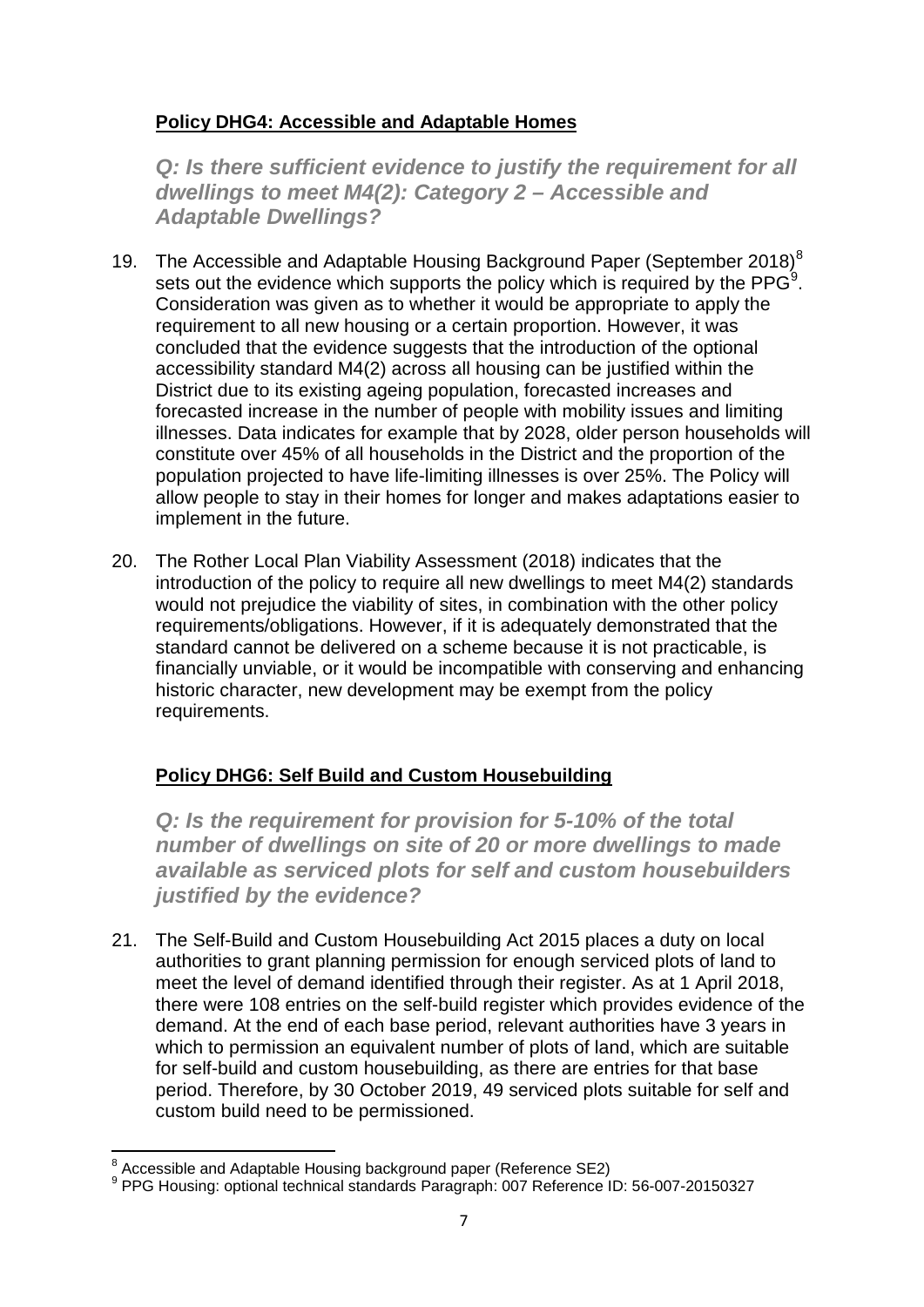- 22. The percentage requirement of 5-10% is based on the overall demand and likely future demand. The Policy has been informed by the self-build and custom housebuilding register and by a targeted questionnaire undertaken in November 2017 which demonstrates further understanding of the demand in the District. It is considered that given the demand for self-build identified by the Register, opportunities on larger development sites should contribute towards meeting the need. There appears to be a preference for individual self-build plots within the rural areas of the district with 59% indicating this area as their preferred location. Given that there is a policy presumption against new residential development in the countryside, the Council needs to consider other ways to bring forward self-build opportunities in the rural areas. The threshold of 20 or more dwellings is required so that there will be self-build opportunities spread across the district, rather than just in the built up areas/towns where the larger housing developments (50 or more) would most likely take place.
- 23. The viability impact of this policy has been assessed in the Rother Local Plan Viability Assessment (2018) in combination with the other policy requirements/obligations and it has been concluded that it would be cost  $neutral<sup>10</sup>$  $neutral<sup>10</sup>$  $neutral<sup>10</sup>$ .

### **Policy DHG7: External Residential Areas**

*Q: Is the requirement for a minimum rear garden length of 10m justified by the evidence? Would it be effective in securing the objectives of the Core Strategy?*

24. Justification for the policy is set out in the supporting text and in the Council's Background Paper (Reference SE3). Inter alia, the Background Paper details the results of an analysis of a sample of residential schemes granted planning permission by the Council in recent years. This found that the average length of a rear garden already tends to slightly exceed 10 metres, however, over a quarter of all houses within the major schemes analysed had gardens falling short (although most of these only marginally). These facts support the reasonableness of the requirement but also evidence its need: to address that a small but significant proportion of dwellings are not meeting the standard. A number of other Authorities' policy/ guidance documents were examined in the Background Paper, which were found to support an appropriate minimum garden length as being around 10-11 metres (or separation distances between the rears of houses of 20-22 metres). The benefits of this minimum distance are set out in the DaSA supporting text<sup>[11](#page-7-1)</sup>. The viability impact of the policy has been considered, the conclusion being that the design considerations are typical for development and considered to be covered by average build costs plus externals $12$ .

<sup>&</sup>lt;sup>10</sup> Rother Local Plan Viability Assessment (Reference SH2), Table 3.2

<span id="page-7-1"></span><span id="page-7-0"></span><sup>11</sup> DaSA Proposed Submission October 2018, Paragraphs 4.63-4.65.

<span id="page-7-2"></span><sup>&</sup>lt;sup>12</sup> Rother Local Plan Viability Assessment (reference SH2), Table 3.2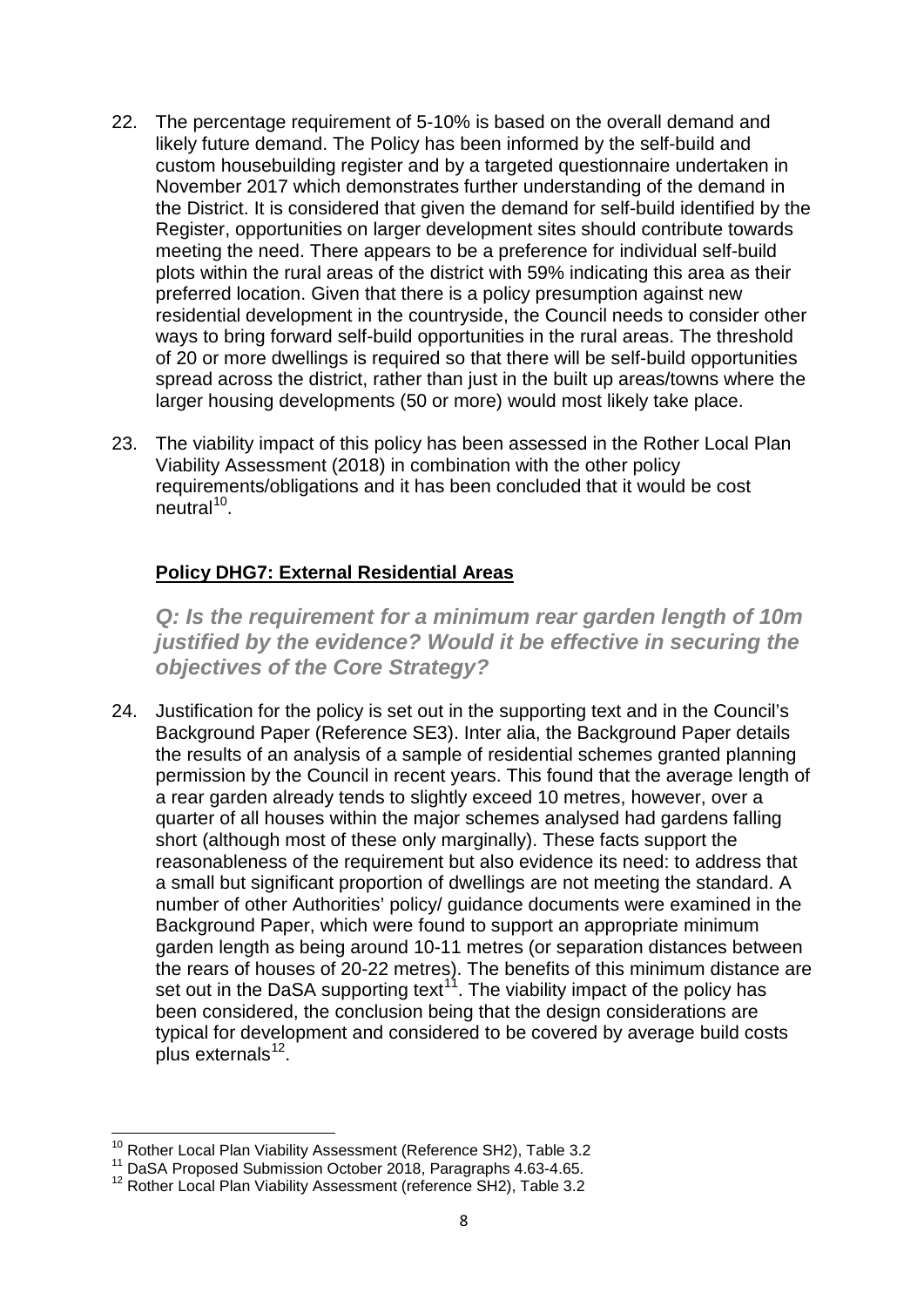25. The requirement, together with the other requirements of DaSA Policy DHG7, is an important aspect of ensuring development "*meets the needs of future occupiers, including providing appropriate amenities…*" and through supporting appropriate separation distances between dwellings, ensuring development "*does not unreasonably harm the amenities of adjoining properties*", as required by Core Strategy Policy OSS4 (i, ii), which in turn, supports the achievement of the first Core Strategy strategic objective<sup>13</sup>.

### **Policy DHG11: Boundary Treatments**

*Q: Is the policy consistent with Paragraph 109 of the Framework?*

- 26. Paragraph 109 of the NPPF (2012) requires the planning system to contribute to and enhance the natural and local environment; bullet-pointing 5 relevant measures. Overall, the policy seeks to ensure that boundary treatments positively contribute to the character and appearance of a locality, in accordance with Paragraph 109.
- 27. Considering the 5 specific measures, the policy is unlikely to have any significant effect on the last 2, which relate to pollution, land stability and land contamination, or on parts of the first measure (geological conservation interests and soils).
- 28. However, the policy will support the protection and enhancement of valued landscapes at a local level. The effect on biodiversity (bullet points 2 and 3), specifically the permeability of boundary treatments to allow access for wildlife, has been the subject of a representation. The Council's response is set out in its Initial Responses to Representations<sup>[14](#page-8-1)</sup> (Reference RDC-DaSA-004). Given the minor nature of most relevant developments and also having regard to the extensive permitted development rights for boundary treatments, it is not considered the policy will have any significant effect on ecosystem services (i.e. the benefits people obtain from ecosystems such as food, water, recreation), biodiversity or ecological networks. Notwithstanding this, the Local Plan as a whole supports these matters, including through DaSA Policy DEN4, with which all development are expected to comply.

<span id="page-8-1"></span><span id="page-8-0"></span><sup>&</sup>lt;sup>13</sup> See Table 1, page 25 of the Core Strategy.<br><sup>14</sup> Pages 25-26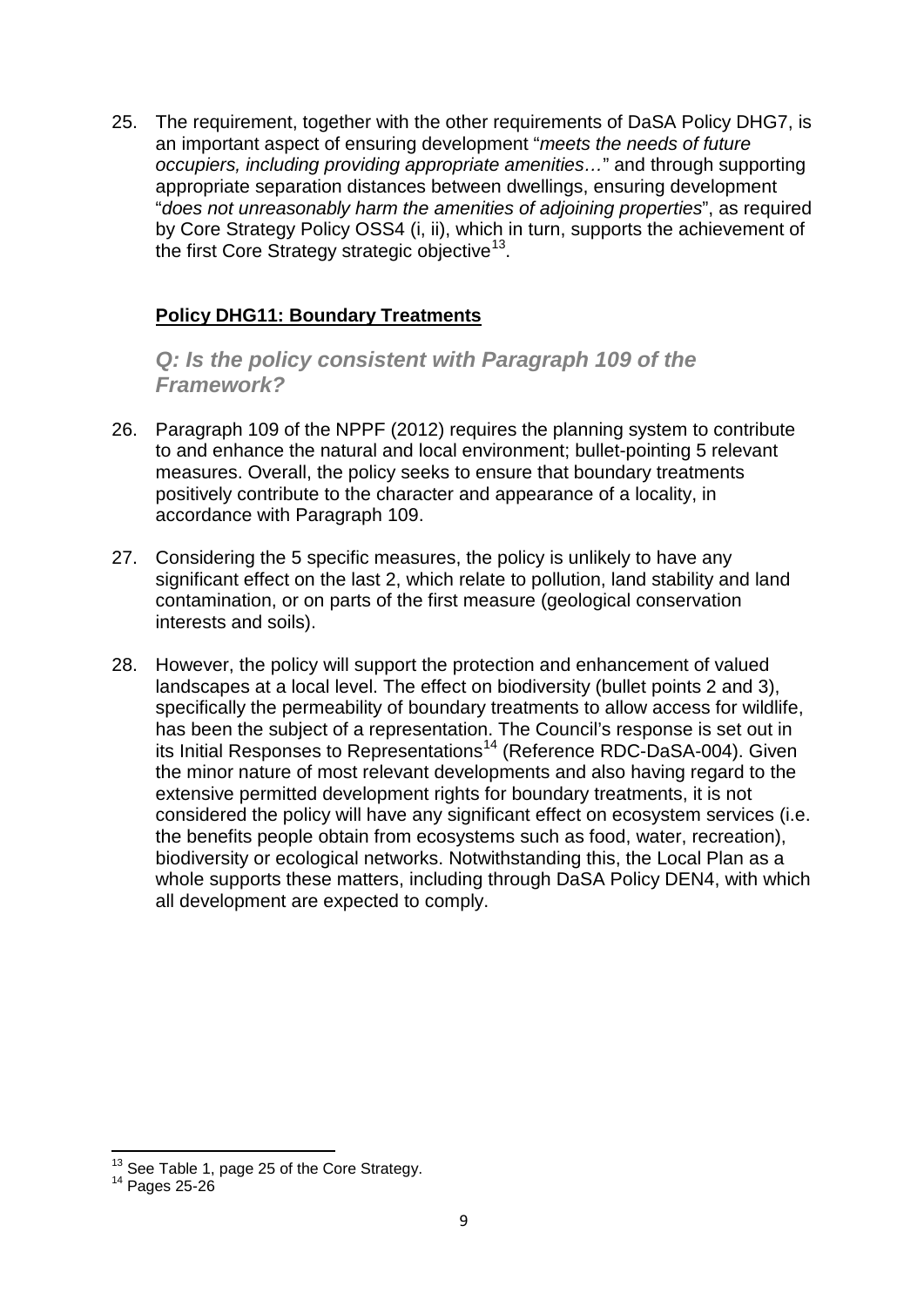### **Economy**

#### **Policy DEC3: Existing Employment Sites and Premises**

*Q: Does the Policy effectively complement Policy DCO1 and does it provide sufficient clarity to guide development decisions? Q: Is the Policy justified in the light of the employment land review and allocation of sites in this Plan?*

- 29. Policy DEC3 is proposed to replace Policy EC3 of the Core Strategy. Policies DEC3 and DCO1 are considered to be complementary. DCO1 sets out the requirements in order to demonstrate that a site of social or economic value is genuinely redundant. This includes (but is not limited to) community facilities, a shop or public house.
- 30. DEC3 provides clear support of economic growth in Rother which is a key part of the Plan's Strategy. The Policy requires employment sites to be retained, unless there is no reasonable prospect of its continued use for employment, supports extensions of existing sites and also allows for some enabling development to make employment use viable. Part (iv) of the Policy is clear with regard to the sequential approach that should be taken to promote the retention of existing employment sites.
- 31. The Employment Sites Review Background Paper (November 2016)<sup>[15](#page-9-0)</sup> assesses employment sites that have been allocated, are permissioned, are vacant or are existing sites. The Background Paper concludes that across the District, the loss of existing business sites and floorspace to other uses should continue to be resisted, in principle, unless there is clear evidence of a lack of realistic need or viability. Therefore, it is considered that the Policy is justified and necessary.

<span id="page-9-0"></span><sup>&</sup>lt;sup>15</sup> Employment Sites Review Background Paper (Reference SF1)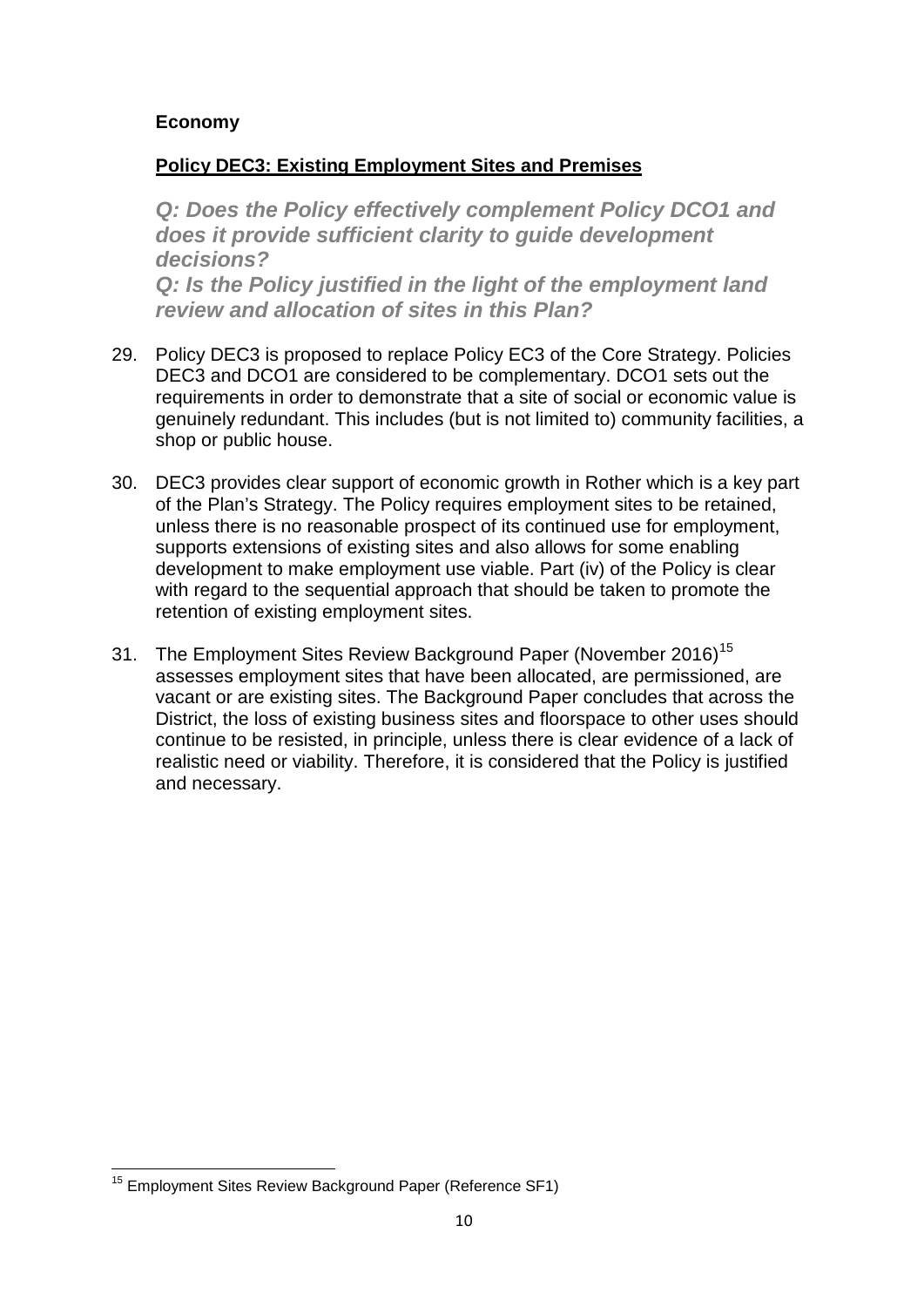### **Environment**

### **Policy DEN2: The High Weald Area of Outstanding Natural Beauty**

*Q: Is the policy sufficiently clear about what is meant by 'smallscale' and by 'major' development?*

- 32. In this context, the reference to 'small scale' is taken as the alternative to 'major'. The 2012 NPPF explains that planning permission should be refused for major developments in designated areas (including AONBs) except in exceptional circumstances. The PPG adds that whether a proposed development in these designated areas should be treated as a major development will be a matter for the relevant decision taker, taking into account the proposal in question and the local context (Paragraph: 005 Reference ID: 8- 005-20140306).
- 33. In terms of 'major' development, footnote 28 of the DaSA explains that this will be defined taking into account the nature, scale and setting of a proposal and whether it could have a significant adverse impact on the purposes for which the AONB was designated. Footnote 55 of the NPPF 2019 explains that this is the approach that should be taken for development proposed in protected areas. This is also consistent with case law established in the context of the 2012 NPPF. This is not at odds with the NPPF 2012 and further complements the approach.
- 34. Therefore, the approach in the DaSA follows that of the NPPF and PPG and as such, is considered to be sufficiently clear.

### **Policy DEN3: Strategic Gaps**

*Q: Are the five strategic gaps and their extent justified with particular regard to Policy HF1 and RY1 of the Core Strategy? Should they include areas that are already developed?*

- 35. The principle of 'strategic gaps' was established through Core Strategy Policies HF1 and RY1. However, the boundaries of these gaps were not defined. The need to review the extent of the gaps is appropriate within the DaSA, as these were previously defined within the 2006 Local Plan (Policy DS5) and will be superseded by this Policy.
- 36. The Strategic Gaps were reviewed in the Strategic Gaps Background Paper (March 20[16](#page-10-0))<sup>16</sup> and the DaSA has proposed amendments to some of these gaps following this review. Justification for the amendments to the gaps i.e. removal or extensions, is set out in the Background Paper.

<span id="page-10-0"></span><sup>&</sup>lt;sup>16</sup> Strategic Gap Background Paper (Reference SG1)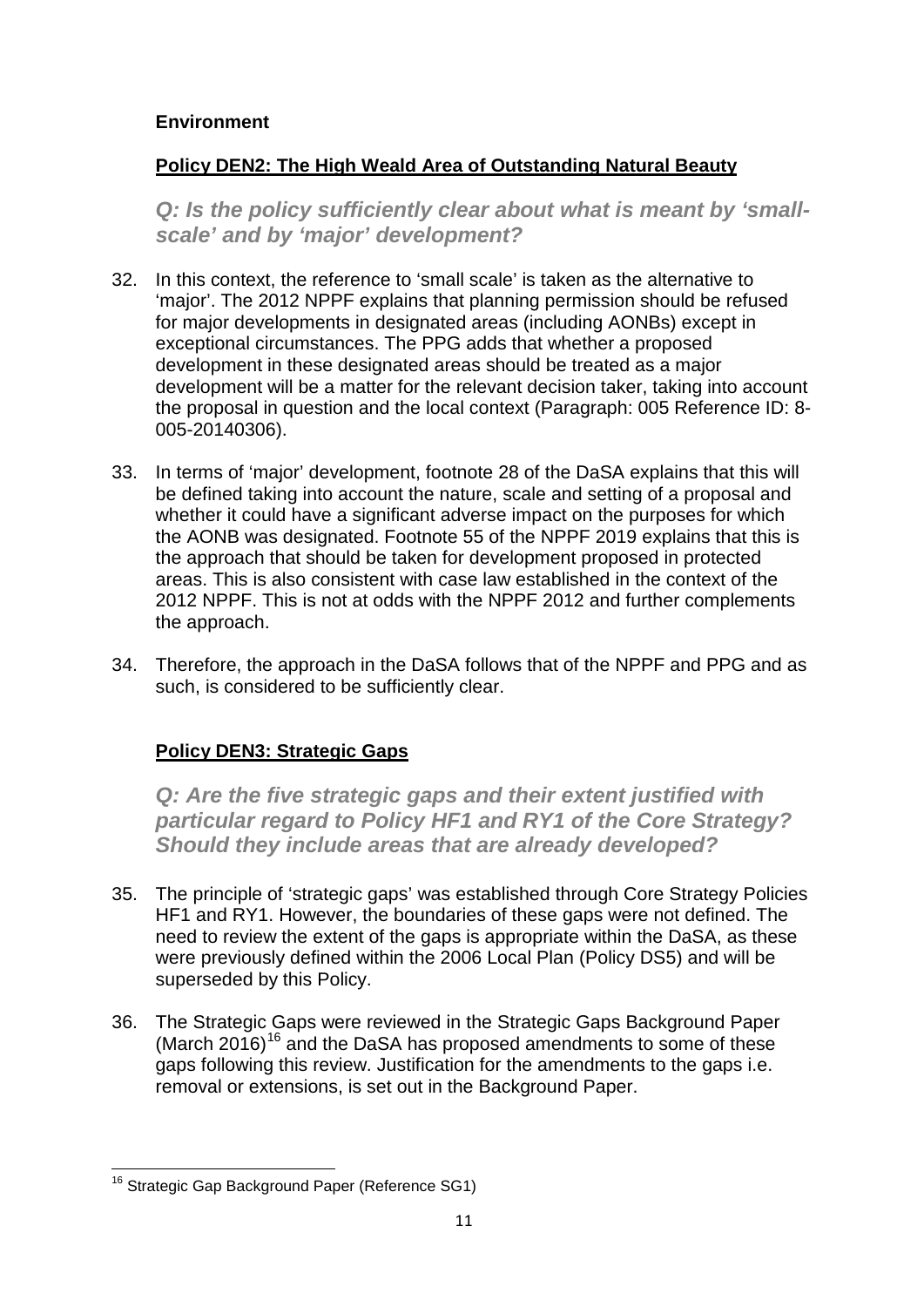- 37. The effect of existing settlement distribution within the gaps has been considered in the Background Paper. Where there is existing development within the gaps, these sites are particularly vulnerable to expansion. As such, the Policy requires any new/expanded development proposals within the gaps to be carefully considered in terms of any impact upon the objectives of the gap. It is appropriate to carefully consider the impact development may have on the open character of the strategic gaps which is important in maintaining the perception of the gaps between the built up areas.
- 38. Part (iii) of Policy HF1 seeks to maintain strategic countryside gaps between Hastings/St Leonards and Bexhill, Battle, Crowhurst and Fairlight. The creation of the new link road means that the area surrounding is vulnerable to development pressures. The extension proposed to this strategic gap will protect the open landscape between Bexhill and Hastings and the surrounding areas. An area of the gap was removed between Crowhurst and Battle as it was considered to be more closely associated with the open High Weald countryside to the south and west of Battle. As this area is countryside and outside the development boundary, it would be protected by the relevant countryside and AONB policies.
- 39. Part (xii) of Policy RY1 seeks to maintain a strategic gap between Rock Channel and Rye Harbour Road. The Background Paper states that the poorly defined boundary to the industrial area could lead to pressure for further industrial expansion into the eastern end of the gap. The proposed extension of the gap would therefore allow for this area to be protected from future development pressures and ensure retention of the open character of the landscape.

#### **Implementation**

### **Policy DIM2: Development Boundaries**

*Q: Are the proposed changes to the development boundaries justified by the evidence?*

*Q: Will the proposed changes to the development boundaries be effective in ensuring that sufficient housing is provided for?*

40. The development boundary changes take one of two forms: (i) extensions to incorporate additional land (often, land subject to a new allocation) and (ii) exclusions to remove land no longer considered appropriate for more intensive development (e.g. for environmental reasons such as flood risk).